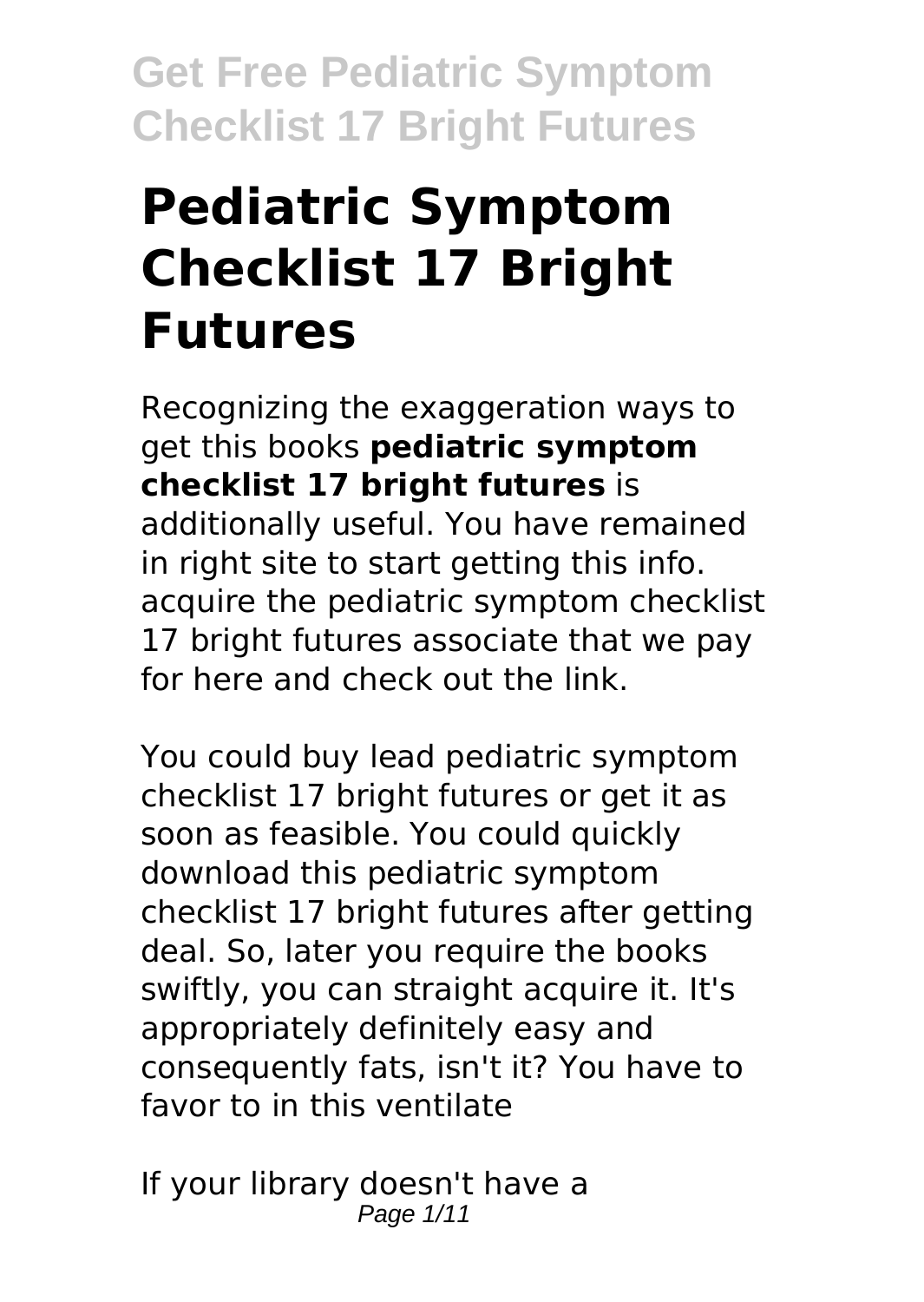subscription to OverDrive or you're looking for some more free Kindle books, then Book Lending is a similar service where you can borrow and lend books for your Kindle without going through a library.

#### **Pediatric Symptom Checklist 17 Bright**

16 www.brightfutures.org BRIGHT FUTURES TOOL FOR PROFESSIONALS INSTRUCTIONS FOR USE Pediatric Symptom Checklist The Pediatric Symptom Checklist is a psychosocial screen designed to facili- tate the recognition of cognitive, emotional, and behavioral problems so that

#### **INSTRUCTIONS FOR USE Pediatric Symptom Checklist**

YOUTH PEDIATRIC SYMPTOM CHECKLIST-17 (Y PSC-17) OFFICE USE ONLY Date of Birth: Today's Date: Fidgety, unable to sit still Feel sad, unhappy Daydream too much Refuse to share Do not understand other people's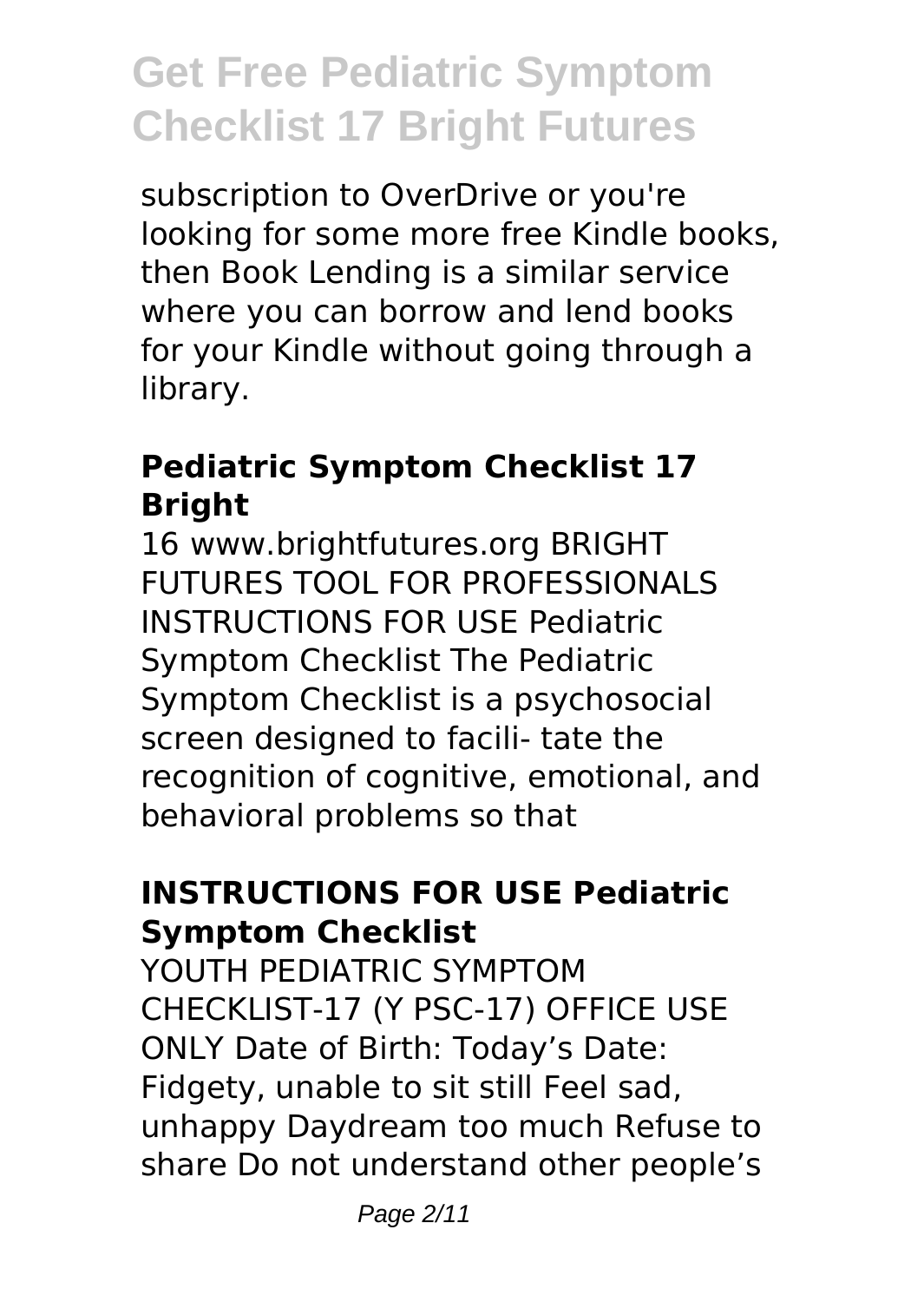feelings Feel hopeless Have trouble concentrating Fight with other children Down on yourself Blame others for your troubles Seem to be having less fun

### **PEDIATRIC SYMPTOM CHECKLIST-17 (PSC-17)**

Pediatric Symptom Checklist-17 (PSC-17) Caregiver Completing this Form: Date: Name of Child: Please mark under the heading that best fits your child For Office Use NEVER SOME-TIMES OFTEN I A E 1. Fidgety, unable to sit still 2. Feels sad, unhappy 3. Daydreams too much 4. Refuses to share 5.

### **Pediatric Symptom Checklist-17 (PSC-17)**

YOUTH PEDIATRIC SYMPTOM CHECKLIST-17 (Y P SC-17) Name: Date Of Birth: Record Today's Date: NEVER SOMETIMES Please mark under the heading that best fits you: Fidgety, unable to sit still Feel sad, unhappy Daydream too much Refuse to share Do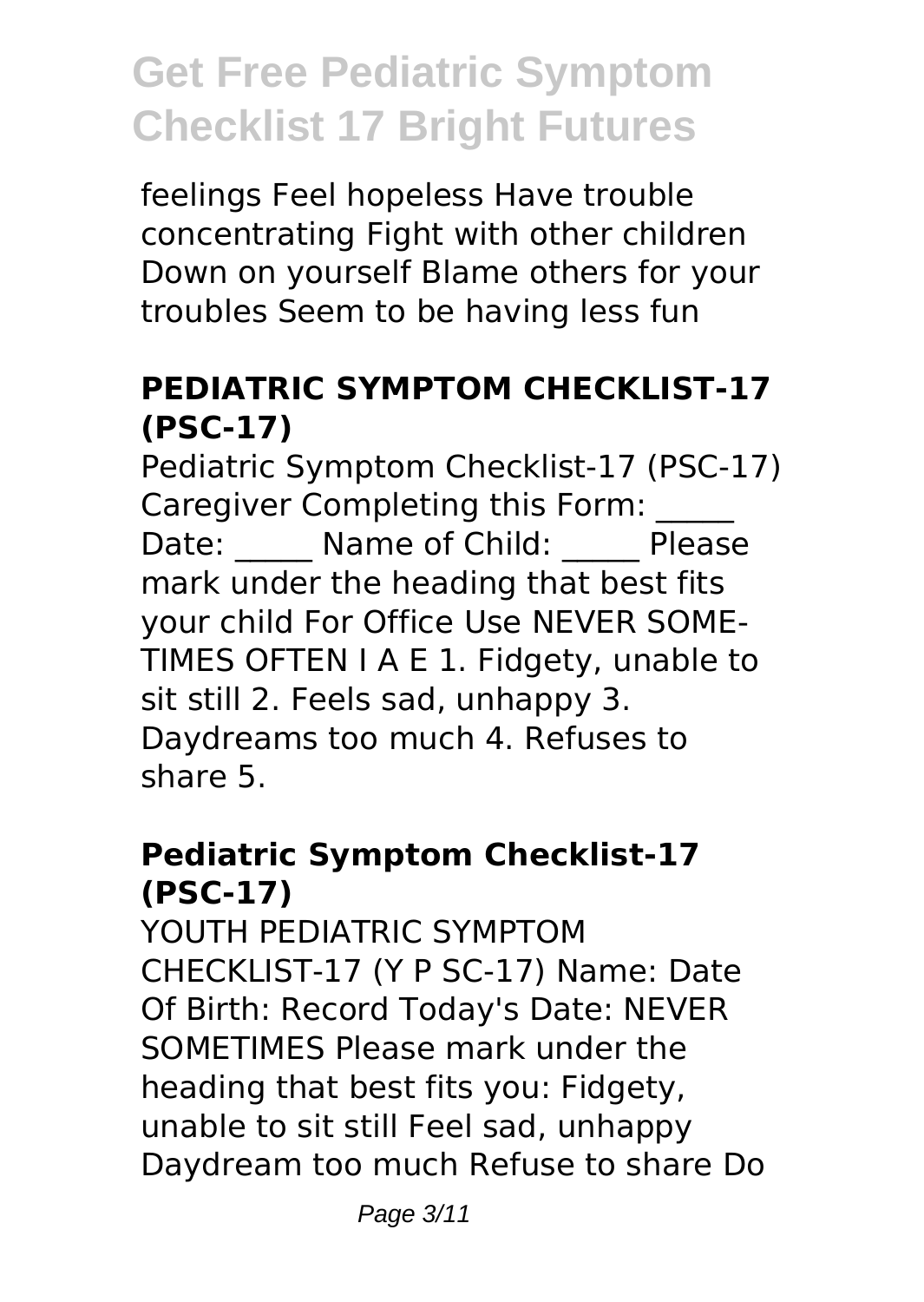not understand other people's feelings Feel hopeless Have trouble concentrating Fight with other children Down on yourself Blame others for your troubles Seem to be having less fun Do not listen to rules Act as if driven by a motor Tease others Worry a ...

### **Youth Pediatric Symptom Checklist-17 - Project Teach**

BACKGROUND: The Pediatric Symptom Checklist-17 (PSC-17) is a widely used, briefer version of the PSC-35, a parentcompleted measure of children's psychosocial functioning. Despite the extensive use of the PSC-17 over the past 15 years there has not been a largescale replication of the original derivation study. OBJECTIVE: To examine the prevalence of positive screens, reliability, and ...

### **The PSC-17: Subscale Scores, Reliability, and Factor ...**

Pediatric Symptom Checklist—Youth Report (Y-PSC) 18 www.brightfutures.org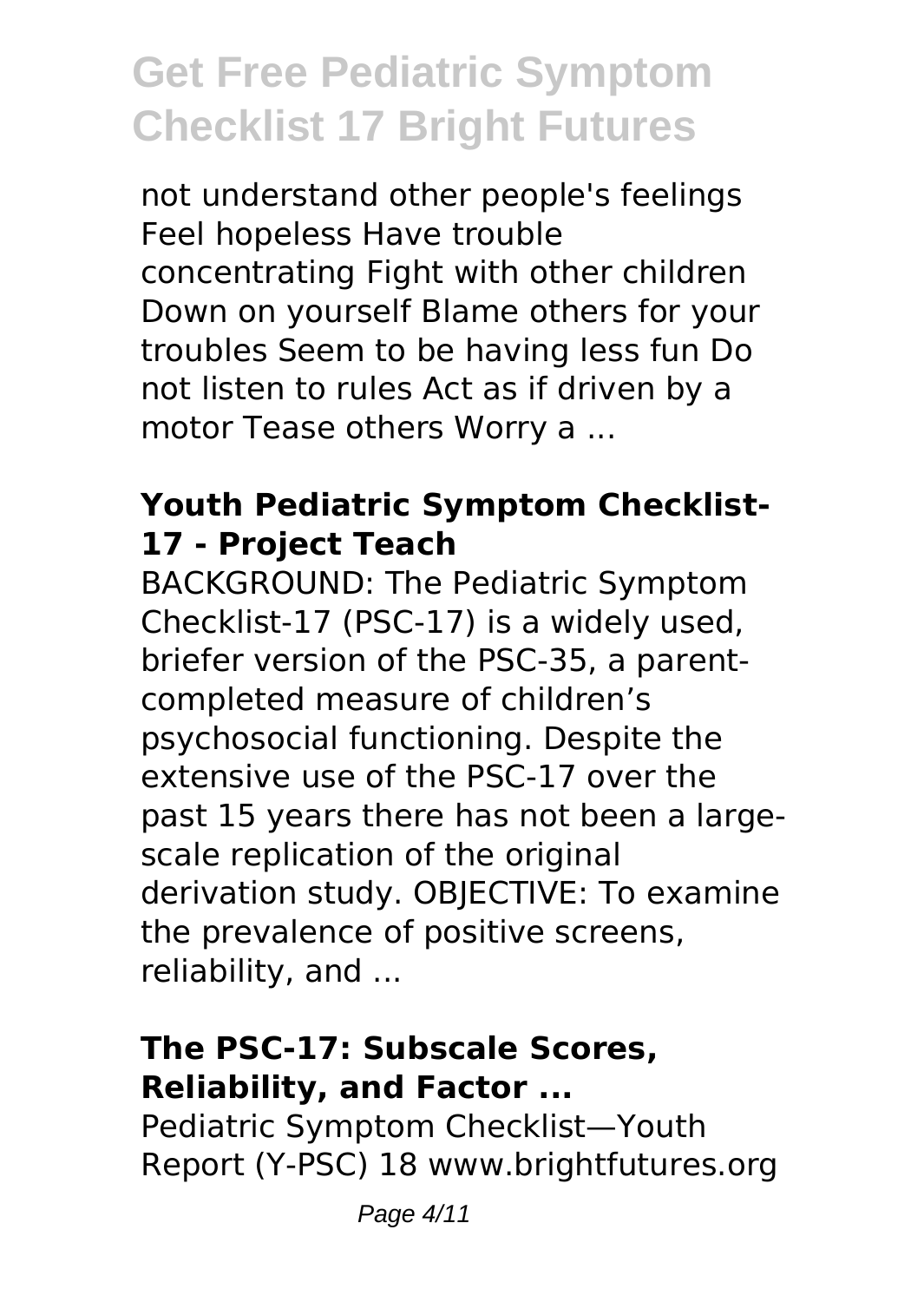BRIGHT FUTURES TOOL FOR PROFESSIONALS Please mark under the heading that best fits you:

### **Pediatric Symptom Checklist—Youth Report (Y-PSC)**

Pediatric Symptom Checklist-17 (PSC-17) INSTRUCTIONS: Emotional and physical health go together in children. Because caregivers are often the first to notice a problem with their child's behavior, emotions or learning, you may help your child get the best care possible by answering these questions. Please mark under the

#### **Pediatric Symptom Checklist-17 (PSC-17)**

The Pediatric Symptom Checklist (PSC) helps pediatricians and pediatric nurse practitioners improve the recognition of psychosocial problems in their patients. The PSC is designed to fit into the workflow of a primary care practice and can be used to alert families of psychosocial and emotional issues.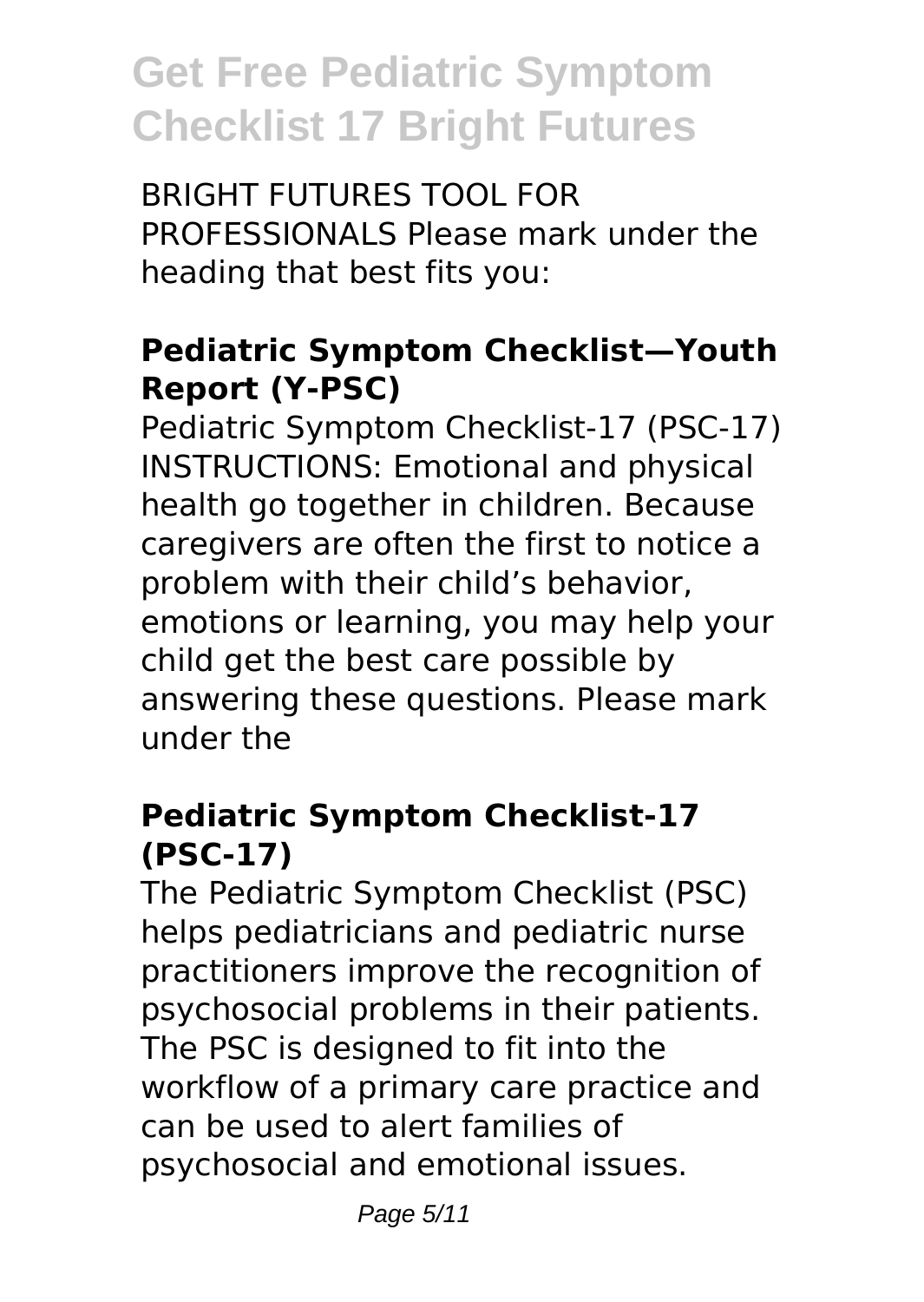#### **Pediatric Symptom Checklist - Massachusetts General Hospital**

SCORING THE PEDIATRIC SYMPTOM CHECKLIST-17 (PSC-17) • The PSC-17 is a shortened version of the PSC-35 and consists of 17 items. • Each item is rated as "NEVER," "SOMETIMES," or "OFTEN" present and scored 0, 1, and 2 respectively. • The total score is calculated by adding together the score for each of the 17 items.

#### **Feelings Need Checkups, Too**

QI and Pediatric Residents Media Center Bright Futures > Materials & Tools > Bright Futures Tool and Resource Kit > Developmental, Behavioral, Psychosocial, Screening, and Assessment Forms

#### **Developmental, Behavioral, Psychosocial ... - Bright Futures**

Use of the Pediatric Symptom Checklist to Screen for Psychosocial Problems in Pediatric Primary Care ... as the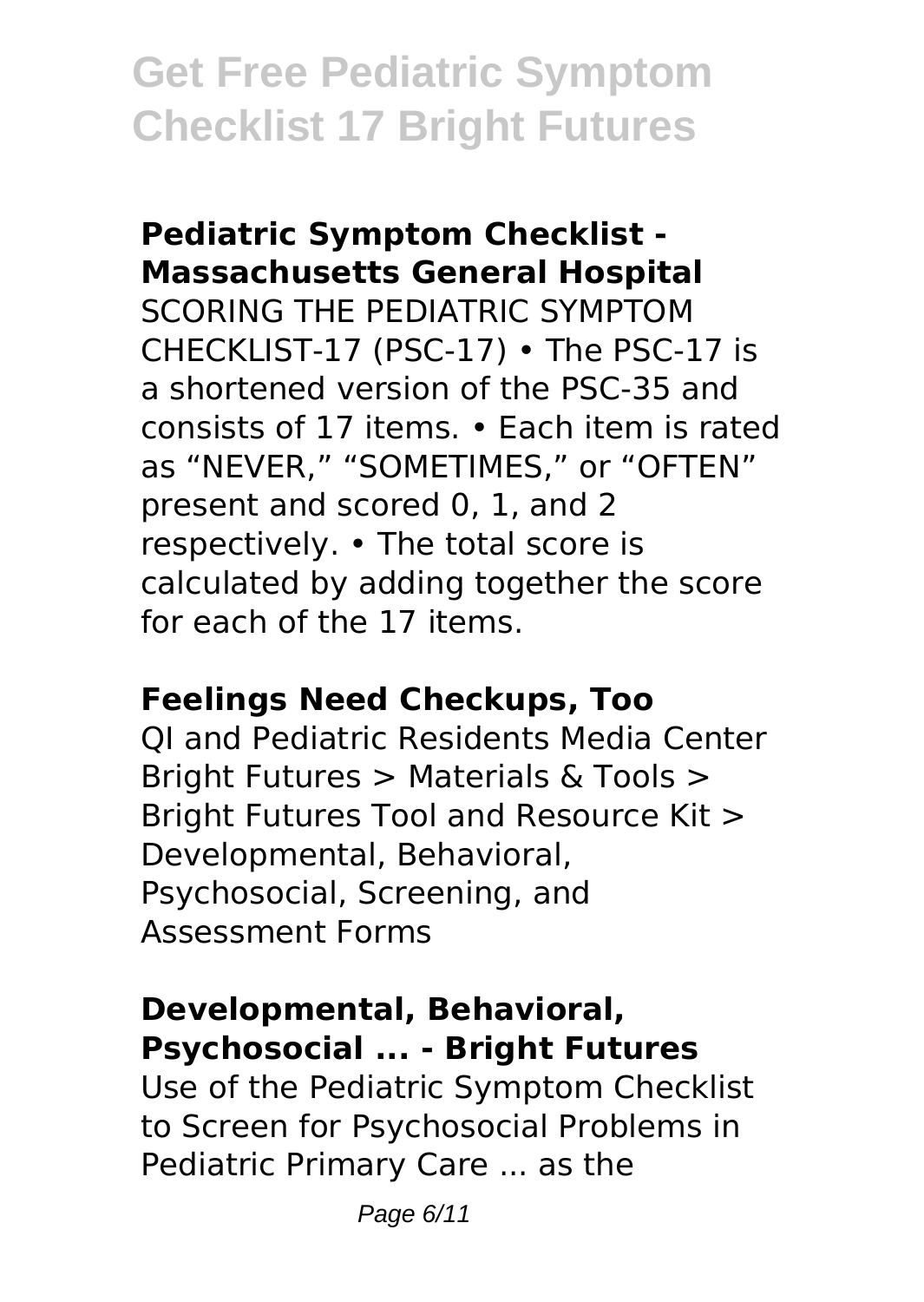American Board of Pediatrics increasing ambulatory and behavioral training requirements 2 and publications such as Bright Futures 16 and the Diagnostic and Statistical Manual for Primary Care 17 may help to increase awareness of ...

#### **Use of the Pediatric Symptom Checklist to Screen for ...**

Pediatric Symptom Checklist—Youth Report (Y-PSC) Please mark under the heading that best fits you: Never (0) Sometimes (1) Often (2) 1. Complain of aches and pains 1 2. Spend more time alone 2 3. Tire easily, little energy 3 4. Fidgety, unable to sit still 4 5. Have trouble with teacher 5 6. Less interested in school 6 7.

#### **Pediatric Symptom Checklist (PSC), PSC-Y, and PSC-17 ...**

Pediatric Symptom Checklist 17 (PSC-17) Parent. Pediatric Symptom Checklist 17 (PSC-17) Youth. Pediatric Symptom Checklist 17 (PSC-17) Scoring. Strengths and Difficulties Questionnaire (SDQ)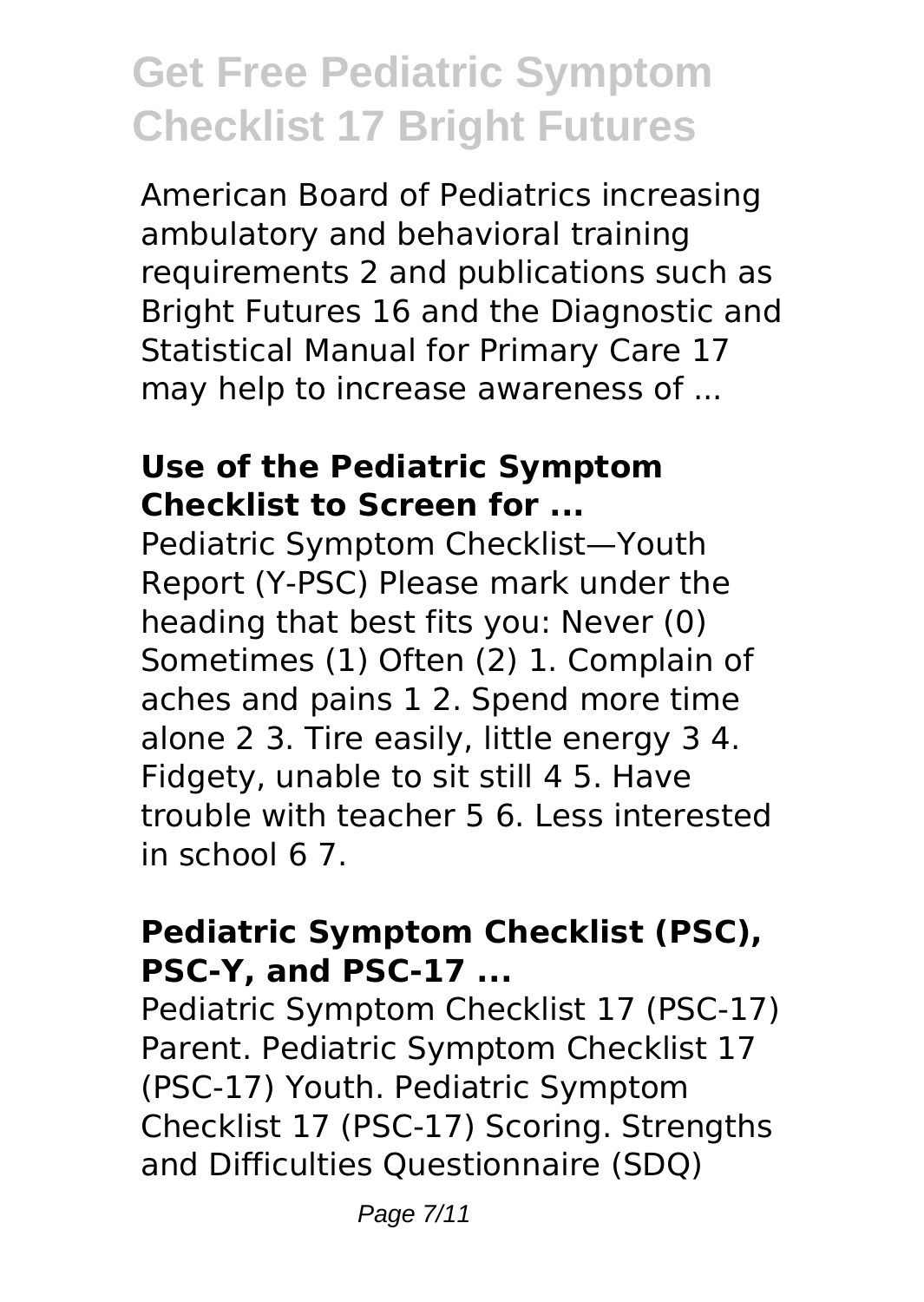MEDICATION SIDE EFFECTS. Abnormal Involuntary Movement Scale (AIMS) Prev; Next; PPP Trainees & Alumni. Rating Scales

### **Rating Scales - The REACH Institute**

Title: Pediatric Symptom Checklist (PSC-35) Author: Oliver Green Subject: Pediatric Symptom Checklist \(PSC\) -Parent / Caregiver Created Date: 3/3/2002 12:39:07 PM

#### **Pediatric Symptom Checklist (PSC-35)**

Fidgety, unable to sit still Feel sad, unhappy Daydream too much Refuse to share Do not understand other people's feelings Feel hopeless Have trouble concentrating Fight with other children Down on yourself Blame others for your troubles Seem to be having less fun Do not listen to rules Act as if driven by a motor Tease others Worry a lot Take things that do not belong to you Distract easily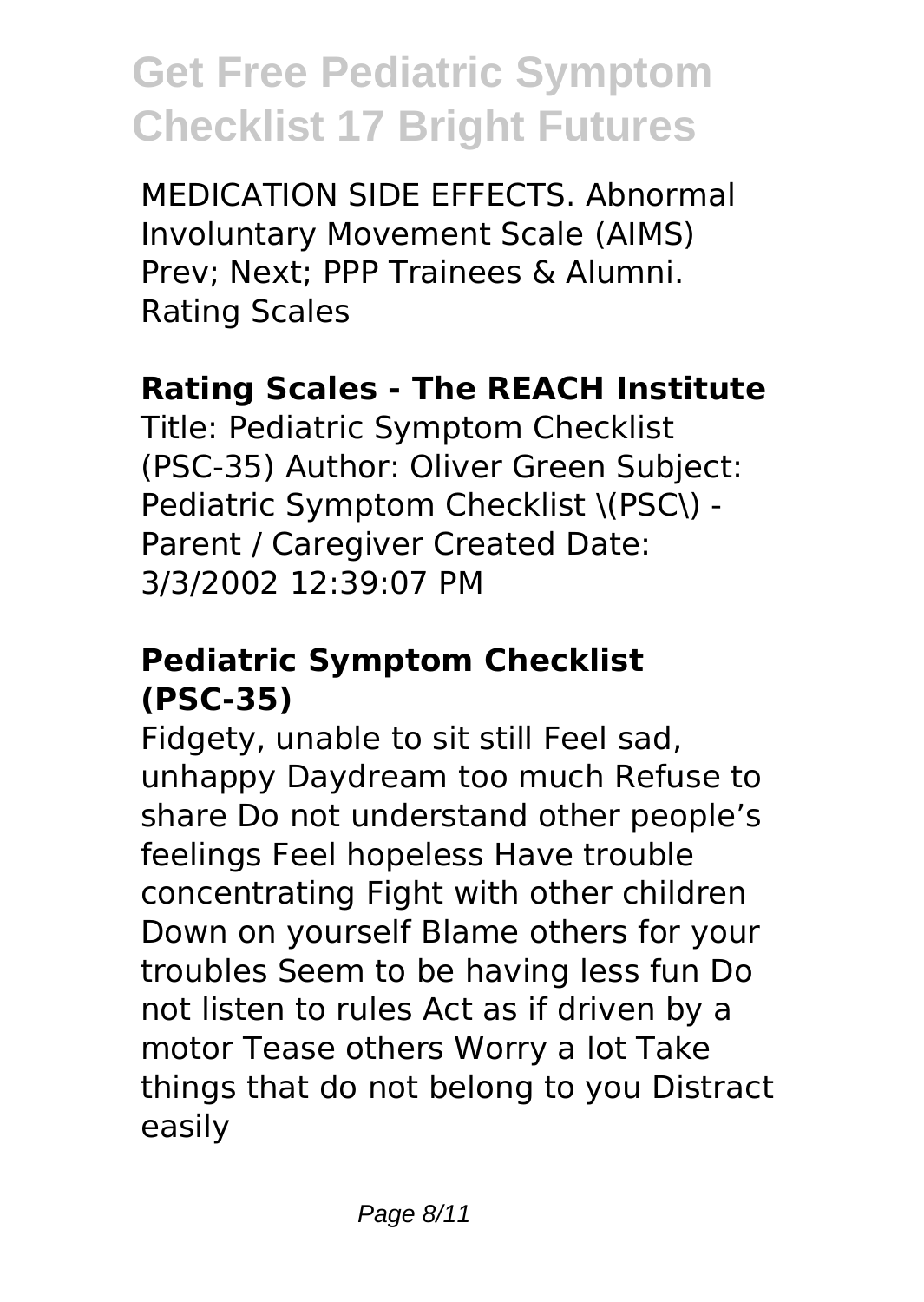#### **Please mark under the heading that best fits you: NEVER ...**

newsletter to highlight Bright Futures activities around the country. In addition, several states, organizations, and local entities have developed tools and materials based on Bright Futures that are tailored to their own training, outreach, health assessment, and education needs. BF POCKET GUIDE - 4TH ED - 01-2017.indd 7 1/20/17 2:00 PM

#### **TM - Bright Futures**

Baby Pediatric Symptom Checklist (BPSC) up to 18 mo Parent questionnaires with embedded subscales 34–47 questions Paper and elec- tronic versions 2–60 mo English Spanish Burmese Nepali Portuguese (Translations not inde- pendently validated) 10–15 min Freely accessible Source: www.

#### **MENTAL HEALTH TOOLS FOR PEDIATRICS**

Page 9/11